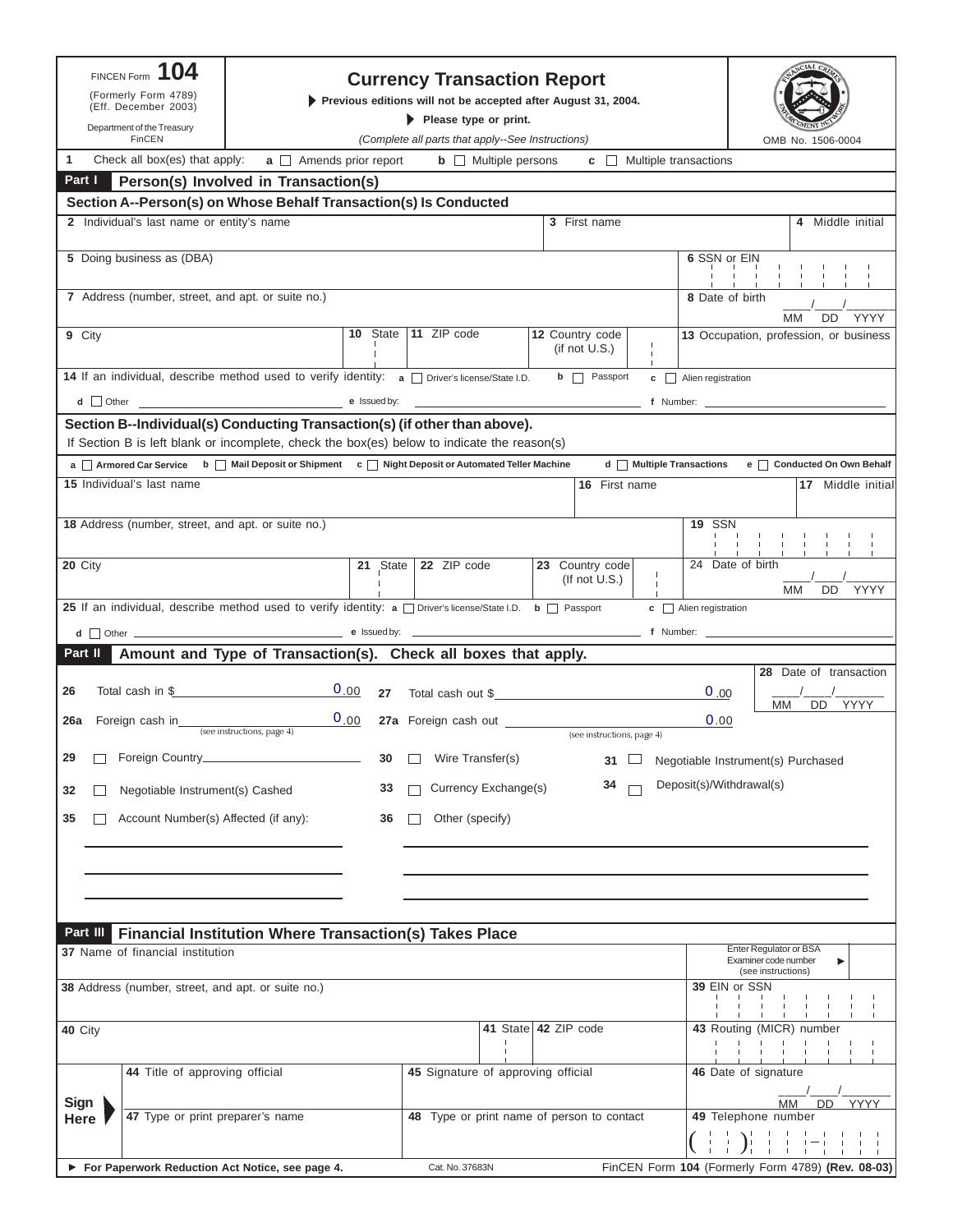# **Multiple Persons**

Complete applicable parts below if box 1b on page 1 is checked

| Part I                                                                                                                                                                                                                         |              |                             |                                     |              |                                                                                                                          |                   |
|--------------------------------------------------------------------------------------------------------------------------------------------------------------------------------------------------------------------------------|--------------|-----------------------------|-------------------------------------|--------------|--------------------------------------------------------------------------------------------------------------------------|-------------------|
| Person(s) Involved in Transaction(s)<br>Section A--Person(s) on Whose Behalf Transaction(s) Is Conducted                                                                                                                       |              |                             |                                     |              |                                                                                                                          |                   |
| 2 Individual's last name or entity's name                                                                                                                                                                                      |              |                             | 3 First name                        |              | 4 Middle initial                                                                                                         |                   |
|                                                                                                                                                                                                                                |              |                             |                                     |              |                                                                                                                          |                   |
| 5 Doing business as (DBA)                                                                                                                                                                                                      |              |                             |                                     |              | 6 SSN or EIN                                                                                                             |                   |
|                                                                                                                                                                                                                                |              |                             |                                     |              |                                                                                                                          | $\blacksquare$    |
| 7 Address (number, street, and apt. or suite no.)                                                                                                                                                                              |              |                             |                                     |              | 8 Date of birth                                                                                                          |                   |
|                                                                                                                                                                                                                                |              |                             |                                     |              |                                                                                                                          | MM<br>DD YYYY     |
| 9 City                                                                                                                                                                                                                         | 10 State     | 11 ZIP code                 | 12 Country code<br>(if not $U.S.$ ) |              | 13 Occupation, profession, or business                                                                                   |                   |
|                                                                                                                                                                                                                                |              |                             |                                     | $\mathbf{L}$ |                                                                                                                          |                   |
| 14 If an individual, describe method used to verify identity: a normore's license/State I.D.                                                                                                                                   |              |                             | $\mathsf{b}$ $\Box$ Passport        |              | $\mathbf{c}$ <b>Alien registration</b>                                                                                   |                   |
| $\overline{\mathsf{d}}$ $\Box$ Other $\Box$                                                                                                                                                                                    | e Issued by: |                             |                                     |              | f Number:                                                                                                                |                   |
| Section B--Individual(s) Conducting Transaction(s) (if other than above).                                                                                                                                                      |              |                             |                                     |              |                                                                                                                          |                   |
|                                                                                                                                                                                                                                |              |                             |                                     |              |                                                                                                                          |                   |
| 15 Individual's last name                                                                                                                                                                                                      |              |                             | 16 First name                       |              |                                                                                                                          | 17 Middle initial |
|                                                                                                                                                                                                                                |              |                             |                                     |              | <b>19 SSN</b>                                                                                                            |                   |
| 18 Address (number, street, and apt. or suite no.)                                                                                                                                                                             |              |                             |                                     |              |                                                                                                                          | $\sim$ 1.         |
| 20 City                                                                                                                                                                                                                        | 21 State     | 22 ZIP code                 | 23 Country code                     |              | 24 Date of birth                                                                                                         |                   |
|                                                                                                                                                                                                                                |              |                             | (if not $U.S.$ )                    | $\mathbf{I}$ |                                                                                                                          |                   |
| 25 If an individual, describe method used to verify identity: $a \Box$ Driver's license/State I.D.                                                                                                                             |              |                             | <b>b</b> Passport                   |              | МM<br>$\mathbf{c}$ $\Box$ Alien registration                                                                             | DD YYYY           |
|                                                                                                                                                                                                                                |              |                             |                                     |              |                                                                                                                          |                   |
|                                                                                                                                                                                                                                |              |                             |                                     |              | <b>Example 2016</b> The Company of Mumber: <u>Company of Number</u> 2016 The Company of Number: <u>Company of Number</u> |                   |
|                                                                                                                                                                                                                                |              |                             |                                     |              |                                                                                                                          |                   |
| Part I<br>Person(s) Involved in Transaction(s)                                                                                                                                                                                 |              |                             |                                     |              |                                                                                                                          |                   |
| Section A--Person(s) on Whose Behalf Transaction(s) Is Conducted                                                                                                                                                               |              |                             |                                     |              |                                                                                                                          |                   |
| 2 Individual's last name or entity's name                                                                                                                                                                                      |              |                             | 3 First name                        |              |                                                                                                                          | 4 Middle initial  |
|                                                                                                                                                                                                                                |              |                             |                                     |              |                                                                                                                          |                   |
| 5 Doing business as (DBA)                                                                                                                                                                                                      |              |                             |                                     |              | 6 SSN or EIN                                                                                                             |                   |
| 7 Address (number, street, and apt. or suite no.)                                                                                                                                                                              |              |                             |                                     |              | 8 Date of birth                                                                                                          |                   |
|                                                                                                                                                                                                                                |              |                             |                                     |              |                                                                                                                          |                   |
| 9 City                                                                                                                                                                                                                         | 10 State     | 11 ZIP code                 | 12 Country code                     |              | MМ<br>13 Occupation, profession, or business                                                                             | DD<br>YYYY        |
|                                                                                                                                                                                                                                |              |                             | (if not $U.S.$ )                    |              |                                                                                                                          |                   |
| 14 If an individual, describe method used to verify identity: a Diriver's license/State I.D.                                                                                                                                   |              |                             | $\mathbf{b}$ <b>Passport</b>        | c            | $\Box$ Alien registration                                                                                                |                   |
| d Other Changes and Other Changes and Other Changes and Changes and Changes and Changes and Changes and Changes and Changes and Changes and Changes and Changes and Changes and Changes and Changes and Changes and Changes an | e Issued by: |                             |                                     | f Number:    |                                                                                                                          |                   |
|                                                                                                                                                                                                                                |              |                             |                                     |              |                                                                                                                          |                   |
| Section B--Individual(s) Conducting Transaction(s) (if other than above).                                                                                                                                                      |              |                             |                                     |              |                                                                                                                          |                   |
| 15 Individual's last name                                                                                                                                                                                                      |              |                             | 16 First name                       |              |                                                                                                                          | 17 Middle initial |
| 18 Address (number, street, and apt. or suite no.)                                                                                                                                                                             |              |                             |                                     |              | <b>19 SSN</b>                                                                                                            |                   |
| 20 City                                                                                                                                                                                                                        | 21 State     | 22 ZIP code                 | 23 Country code                     |              | 24 Date of birth                                                                                                         |                   |
|                                                                                                                                                                                                                                |              |                             | (if not $U.S.$ )                    |              | <b>MM</b>                                                                                                                |                   |
| 25 If an individual, describe method used to verify identity: $a \Box$                                                                                                                                                         |              |                             |                                     |              |                                                                                                                          | DD<br>YYYY        |
|                                                                                                                                                                                                                                |              | Driver's license/State I.D. | $\mathsf{b}$ $\Box$ Passport        | c            | $\Box$ Alien registration                                                                                                |                   |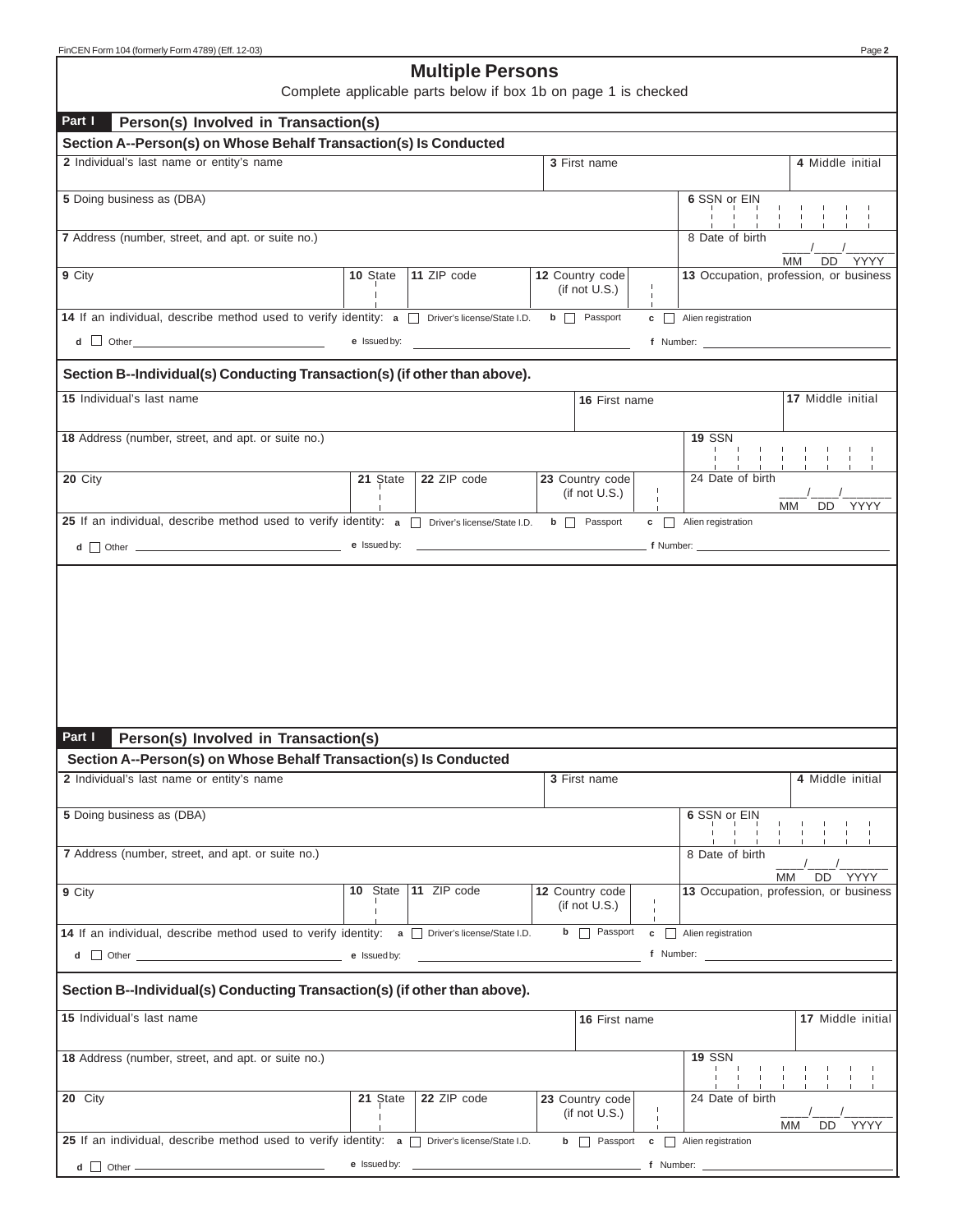#### **Suspicious Transactions**

This Currency Transaction Report (CTR) should NOT be filed for suspicious transactions involving \$10,000 or less in currency OR to note that a transaction of more than \$10,000 is suspicious. Any suspicious or unusual activity should be reported by a financial institution in the manner prescribed by its appropriate federal regulator or BSA examiner. (See the instructions for Item 37). If a transaction is suspicious and in excess of \$10,000 in currency, then both a CTR and the appropriate Suspicious Activity Report form must be filed.

In situations involving suspicious transactions requiring immediate attention, such as when a reportable transaction is ongoing, the fianacial institution shall immediately notify, by telephone, appropriate law enforcement and regulatory authorities in addition to filing a timely suspicious activity report.

#### **General Instructions**

**Who Must File.** Each financial institution (other than a casino, which instead must file FinCEN Form 103, and the U.S. Postal Service for which there are separate rules) must file FinCEN Form 104 (CTR) for each deposit, withdrawal, exchange of currency, or other payment or transfer, by, through, or to the financial institution which involves a transaction in currency of more than \$10,000. Multiple transactions must be treated as a single transaction if the financial institution has knowledge that (1) they are by or on behalf of the same person, and (2) they result in either currency received (Cash In) or currency disbursed (Cash Out) by the financial institution totaling more than \$10,000 during any one business day. For a bank, a business day is the day on which transactions are routinely posted to customers' accounts, as normally communicated to depository customers. For all other financial institutions, a business day is a calendar day.

Generally, financial institutions are defined as banks, other types of depository institutions, brokers or dealers in securities, money transmitters, currency exchangers, check cashers, and issuers and sellers of money orders and traveler's checks. Should you have questions, see the definitions in 31 CFR Part 103.

**When and Where To File. This form should be efiled through the Bank Secrecy Act E-filing System. Go to http: //bsaefiling.fincen.treas.gov/index.jsp to register.** This form is also available for download on the Financial Crimes Enforcement Network's Web site at www.fincen.gov, or may be ordered by calling the IRS Forms Distribution Center at (800) 829-3676. File this CTR by the 15th calendar day after the day of the transaction with the:

> Enterprise Computing Center - Detroit ATTN: CTR P.O. Box 33604 Detroit, MI 48232-5604

Keep a copy of each CTR for five years from the date filed.

A financial institution may apply to file the CTRs magnetically. To obtain an application to file magnetically, write to the:

> IRS Detroit Computing Center ATTN: CTR Magnetic Media Coordinator P.O. Box 33604 Detroit, MI 48232-5604

**Identification Requirements.** All individuals (except a employees of armored car services) conducting a reportable transaction(s) for themselves or for another person, must be identified by means of an official

document(s). Acceptable forms of identification include driver's license, military and military/dependent identification cards, passport, state issued identification card, cedular card (foreign), non-resident alien identification cards, or any other identification document or documents, which contain name and preferably address and a photograph and are normally acceptable by financial institutions as a means of identification when cashing checks for persons other than established customers.

Acceptable identification information obtained previously and maintained in the financial institution's records may be used. For example, if documents verifying an individual's identity were examined and recorded on a signature card when an account was opened, the financial institution may rely on that information. In completing the CTR, the financial institution must indicate on the form the method, type, and number of the identification. Statements such as "known customer" or "signature card on file" are not sufficient for form completion.

**Penalties.** Civil and criminal penalties are provided for failure to file a CTR or to supply information or for filing a false or fraudulent CTR. See 31 U.S.C. 5321, 5322 and 5324.

#### **For purposes of this CTR, the terms below have the following meanings:**

**Currency.** The coin and paper money of the United States or any other country, which is circulated and customarily used and accepted as money.

**Person.** An individual, corporation, partnership, trust or estate, joint stock company, association, syndicate, joint venture or other unincorporated organization or group.

**Organization.** Entity other than an individual.

**Transaction in Currency.** The **physical** transfer of currency from one person to another. This does not include a transfer of funds by means of bank check, bank draft, wire transfer or other written order that does not involve the physical transfer of currency.

**Negotiable Instruments.** All checks and drafts (including business, personal, bank, cashier's and third-party), money orders, and promissory notes. For purposes of this CTR, all traveler's checks shall also be considered negotiable instruments whether or not they are in bearer form.

**Foreign exchange rate.** If foreign currency is a part of a currency transaction that requires the completion of a CTR, use the exchange rate in effect for the business day of the transaction to compute the amount, in US dollars, to enter in item 26/27. The source of the exchange rate that is used will be determined by the reporting institution.

#### **Specific Instructions**

Because of the limited space on the front and back of the CTR, it may be necessary to submit additional information on attached sheets. Submit this additional information on plain paper attached to the CTR. Be sure to put the individual's or entity's name and identifying number (items 2, 3, 4, and 6 of the CTR) on any additional sheets so that if it becomes separated, it may be associated with the CTR.

**Item 1a. Amends Prior Report.** If this CTR is being filed because it amends a report filed previously, check Item 1a. Staple a copy of the original CTR to the amended one, complete Part III fully and only those other entries which are being amended.

**Item 1b. Multiple Persons.** If this transaction is being conducted by more than one person or on behalf of more than one person, check Item 1b. Enter information in Part I for one of the persons and provide information on any other persons on the back of the CTR.

**Item 1c. Multiple Transactions.** If the financial institution has knowledge that there are multiple transactions, check Item 1c.

## **PART I - Person(s) Involved in Transaction(s)**

Section A **must** be completed. If an individual conducts a transaction on his own behalf, complete Section A and leave Section "B" BLANK. If an individual conducts a transaction on his own behalf and on behalf of another person(s), complete Section "A" for each person and leave Section "B" BLANK. If an individual conducts a transaction on behalf of another person(s), complete Section "B" for the individual conducting the transaction, and complete Section "A" for each person on whose behalf the transaction is conducted of whom the financial institution has knowledge.

**Section A. Person(s) on Whose Behalf Transaction(s) Is Conducted.** See instructions above.

**Items 2, 3, and 4. Individual/Organization Name.** If the person on whose behalf the transaction(s) is conducted is an individual, put his/her last name in Item 2, first name in Item 3, and middle initial in Item 4. If there is no middle initial, leave item 4 BLANK. If the transaction is conducted on behalf of an entity, enter the name in Item 2 and leave Items 3 and 4 BLANK.

**Item 5. Doing Business As (DBA).** If the financial institution has knowledge of a separate "doing business as" name, enter it in Item 5. For example, if Smith Enterprise is doing business as MJ's Pizza, enter "MJ's Pizza" in item 5.

**Item 6. SSN or EIN.** Enter the Social Security Number (SSN) or Individual Taxpayer Identification Number (ITIN) or Employer Identification Number (EIN) of the person or entity identified in Item 2. If none, write NONE.

**Items 7, 9, 10, 11, and 12. Address.** Enter the permanent address including ZIP Code of the person identified in Item 2. Use the U.S. Postal Service's two letter state abbreviation code. A P. O. Box should not be used by itself, and may only be used if there is no street address. If a P. O. Box is used, the name of the apartment or suite number, road or route number where the person resides must also be provided. If the address is outside the U.S., provide the street address, city, province or state, postal code (if known), and the two letter country code. For country code list go to www.fincen.gov/ reg\_bsaforms.html or telephone 800-949-2732 and select option number 5. If U.S., leave item 12 blank.

**Item 8. Date of Birth.** Enter the date of birth. Eight numerals must be inserted for each date. The first two will reflect the month, the second two the day, and the last four the year. A zero (0) should precede any single digit number. For example, if an individual's birth date is April 3 1948, Item 8 should read 04 03 1948.

**Item 13. Occupation, profession, or business**. If known, identify the occupation, profession or business that best describes the individual or entity in Part I (*e.g.*, attorney, car dealer, carpenter, doctor, farmer, plumber, truck driver, etc.). Do not use nondescript terms such as businessman, merchant, store owner (unless store's name is provided), or self employed. If unemployed, or retired are used enter the regular or former occupation if known.

**Item 14. If an Individual, Describe Method Used To Verify Identity.** If an individual conducts the transaction(s) on his/her own behalf, his/her identity must be verified by examination of an acceptable document (see **General Instructions**). For example, check box **a** if a driver's license is used to verify an individual's identity, and enter the state that issued the license and the number in items *e* and **f**. If the transaction is conducted by an individual on behalf of another individual not present, or on behalf of an entity, check box "14d" "Other" and enter "NA" on the line provided.